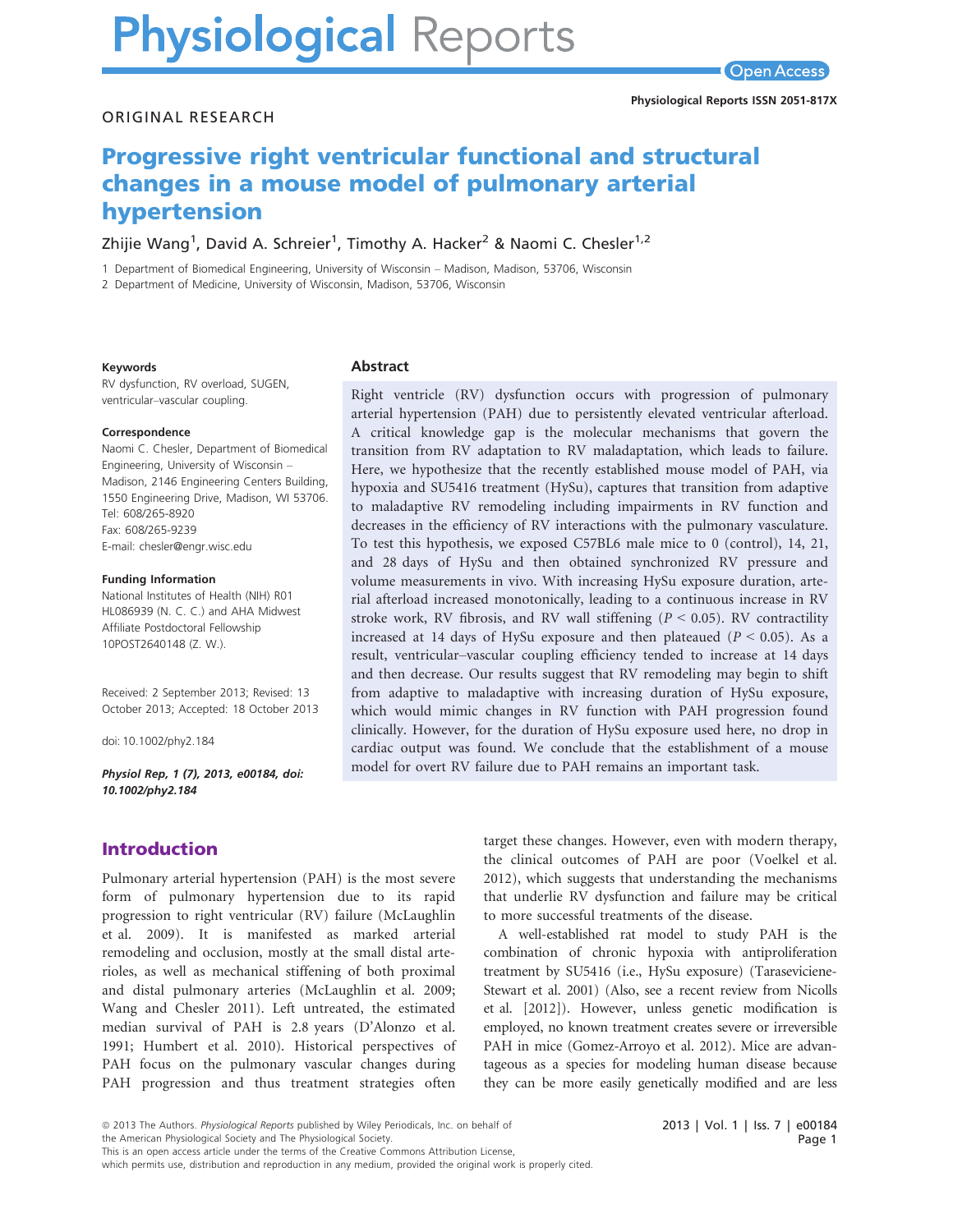expensive for long-term studies compared to rats and other larger animals. Recently, it has been reported that after 21 days of HySu exposure, C57BL6 mice develop pulmonary hypertension that recapitulates hallmarks of human PAH, especially distal arteriolar neointima formation and obliteration (Ciuclan et al. 2011). Incipient RV failure (defined by decreased cardiac output) was reported after 21 days of HySu exposure; however, the changes in RV function were not examined comprehensively. Thus, the suitability of this model for studying the molecular mechanisms of RV dysfunction and even failure remains unclear.

Our group has recently established expertise and techniques to measure hemodynamics and evaluate RV function in mice in vivo (Tabima et al. 2010). Employing these methodologies, here we investigate the hypothesis that the HySu mouse model recapitulates the transition from compensatory, adaptive RV remodeling to noncompensatory, maladaptive RV remodeling found in PAH clinically. Unlike in the Ciuclan et al.'s (2011) study, we did not observe a significant drop in cardiac output, but we did find changes indicative of RV dysfunction with PAH progression. Furthermore, our hemodynamic data are suitable for identifying a mathematical model to provide additional insights into the tissue-level RV and pulmonary vascular changes that occur in this mouse model of PAH (Tewari et al. 2013, companion paper).

#### Methods

#### Animals

Male C57BL6/J mice, with a body weight of 23.6  $\pm$  0.3 g, were obtained from Jackson Laboratory (Bar Harbor, ME). These mice were randomized into four groups (Normoxia, 14-day HySu, 21-day HySu, and 28-day HySu) and then exposed to 0 ( $N = 8$ ), 14 ( $N = 9$ ), 21  $(N = 9)$ , or 28  $(N = 8)$  days of normobaric hypoxia (10%) oxygen) created in an environmentally controlled chamber in which nitrogen was mixed with room air (Ooi et al. 2010). The mice exposed to hypoxia were also treated with SUGEN (SU5416; Sigma, St. Louis, MO) at a dose of 20 mg/kg once weekly via intraperitoneal (i.p.) injection. The hypoxia chamber was opened for 10–20 min two to three times per week to give injections, change cages, and replenish food and water. The normoxia control group was housed in room air and treated with vehicle (CMC [0.5% (w/v) carboxymethylcellulose sodium, 0.9% (w/v) sodium chloride, 0.4% (v/v) polysorbate 80, 0.9% (v/v) benzyl alcohol in deionized water] solution) once weekly via i.p. injection for 3–8 weeks. All mice were 10–12 weeks old at the time of euthanasia. All mice were exposed to a 12-h light-dark cycle. The

University of Wisconsin Institutional Animal Care and Use Committee approved all procedures.

#### Anesthesia, ventilation, and ventricular exposure

For in vivo RV pressure–volume (PV) measurements, mice were anesthetized with urethane solution (1000– 1200 mg/kg-bw i.p.), intubated, and placed on a ventilator (Harvard Apparatus, Holliston, MA) using a tidal volume of  $\sim$ 225 µL and respiratory rate of  $\sim$ 125 breaths/ min. They were then placed supine on a heated pad to maintain body temperature at 38° to 39°C. A ventral midline skin incision was made from the lower mandible inferior to the xiphoid process. The thoracic cavity was entered through the sternum. The chest wall and lungs were carefully retracted to expose the RV. Hydroxyethylstarch  $(\sim 24 \mu g)$  (6%; 2 mg/g body weight) was injected intravenously to restore vascular volumes as reported previously (Pacher et al. 2008; Porterfield et al. 2009).

#### Instrumentation and in vivo hemodynamic measurements

The left carotid artery was cannulated with a 1.2 F catheter tipped pressure transducer (Scisense, London, Ontario, Canada) and advanced into the ascending aorta to measure systemic blood pressure. Subsequently, the apex of the RV was localized and a 1.4 F admittance PV catheter (Scisense, Ithaca, NY) was introduced using a 20-gauge needle leaving the pericardium intact. This apical puncture technique was used because the stiffness of the admittance catheter precludes a closed chest approach with catheter insertion through the jugular vein, which has been used previously to measure right ventricular pressure (only) in mice (Tabima et al. 2010). After instrumentation was established and initial RV PV measurements were obtained, the inferior vena cava was isolated and briefly occluded to obtain alterations in venous return for determination of end-systolic and end-diastolic pressure relations. This vena cava occlusion (VCO) was limited to a few seconds in duration to avoid reflex responses. VCO was performed at least three times. Measurements were obtained under normoxic ventilation conditions. One mouse from the 21-day group died after instrumentation was established but before hemodynamic data could be obtained; one mouse from the 0-day group exhibited abnormally high pulmonary pressure (computed mean pulmonary arterial pressure >35 mmHg). Therefore, these two mice were excluded from our data analysis and  $N = 8-9$  per group.

The magnitude and phase of the electrical admittance as well as the RV pressure were continuously recorded at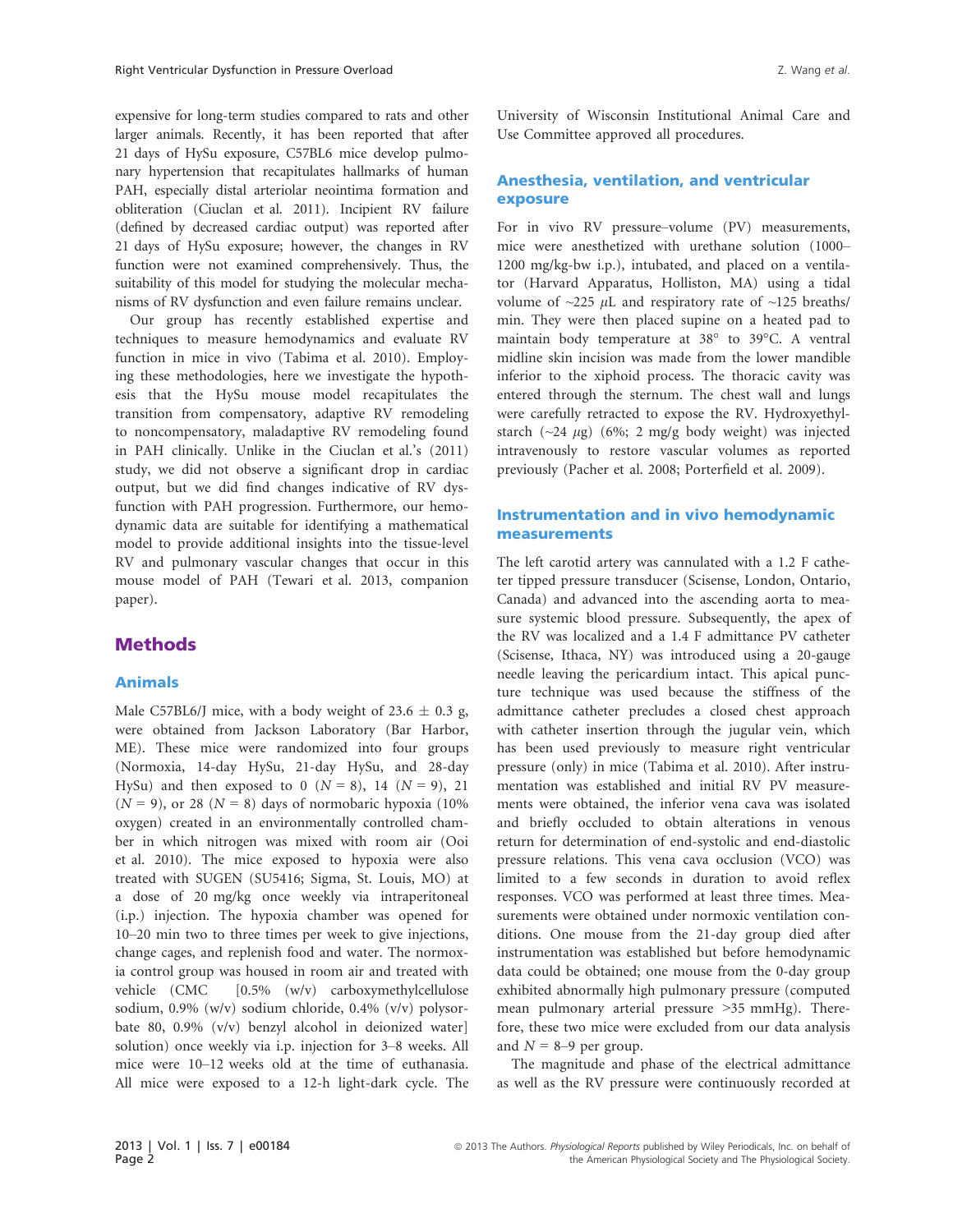1000 Hz and analyzed on commercially available software (Notocord Systems, Croissy Sur Seine, France). These methods are identical to those previously established by our group (Tabima et al. 2010).

After the in vivo hemodynamic measurements, animals were euthanized by exsanguinations under anesthesia and then RV free wall, left ventricle (LV) and septum tissue were harvested and weighted. RV hypertrophy was calculated by Fulton index as the weight ratio of RV and  $(LV + septum)$ . Then, RV tissue was saved frozen  $(-80^{\circ}C)$  for biochemical analyses. Hematocrit was obtained for each mouse immediately after euthanasia.

#### Hemodynamic data analysis

The pressure and volume signals were visually checked for quality and recorded for later analysis. At least 10 consecutive cardiac cycles free of extrasystolic beats were selected and used for the analysis. Standard hemodynamic variables including heart rate (HR), RV peak systolic pressure (RVSP), total PVR (TPVR, estimated as RVSP/cardiac output), and RV function parameters such as stroke volume (SV), stroke work (SW), ejection fraction (EF), cardiac output (CO = SV  $\times$  HR), chamber compliance  $(\Delta V/\Delta P)$ , pulse pressure (PP), and effective arterial elastance  $(E_a)$  were calculated. RV contractile function was quantified in three ways: as the slope of the end-systolic pressure–volume relations (ESPVR)  $(E_{es})$ , preload-recruitable stroke work (PRSW), and  $dP/dt_{\text{max}}$ . RV end-diastolic indices such as  $dP/dt_{\text{min}}$ , end-diastolic volume (EDV), and relaxation factor  $\tau$  were calculated as well. Finally, ventricular-vascular coupling efficiency  $(\eta)$  was calculated as  $E_{es}/E_a$ . Details on the calculation of the above parameters have been reported previously by our group (Tabima et al. 2010). To estimate the efficiency of each contractile myofilament, we further calculated the SW density (mmHg/ beat) as SW ( $\mu$ L mmHg<sup>-1</sup> beat<sup>-1</sup>) per RV free wall tissue volume assuming a tissue density of 1.053 g/mL for all groups (Vinnakota and Bassingthwaighte 2004).

#### Biochemical analysis

To examine the RV fibrosis during PAH, collagen content and cross-linking were measured in frozen RVs biochemically by hydroxyproline (OHP) and pyridinoline (PYD) using adapted methods established in previous studies (Ooi et al. 2010; Wang and Chesler 2012). For each RV, random cut of the RV tissue sample was performed to allow collagen content and cross-linking measurements from single specimen. The results are presented as  $\mu$ g of OHP per RV tissue weight ( $\mu$ g/mg)

or nmol of PYD per RV tissue weight (nmol/mg).  $N = 4$ –6 per group for the OHP assay and  $N = 3$ –6 per group for the PYD assay.

#### Statistical analysis

Statistical analysis of in vivo hemodynamics was performed using a one-way analysis of variance (ANOVA) with Dunnett's test for exposure group (Normoxia vs. 14-day HySu/21-day HySu/28-day HySu) or generalized least squares with multiple comparisons for exposure. To identify the correlation between RV collagen content and RV wall compliance, we applied the nonparametric Spearman rank correlation test with a permutation analysis using SAS version 9.2, in combination with a simple linear correlation analysis by Microsoft Excel as used previously(Ooi et al. 2010; Wang et al. 2013). Data analysis was conducted using the R software version 2.5.1 (R Foundation for Statistical Computing, Vienna, Austria). All P-values were two sided and  $P < 0.05$  was taken as statistically significant. All values are presented as mean  $\pm$  SE.

### **Results**

#### Progression of PAH

The success of the HySu treatment in generating severe PAH was evidenced by the measurements of RVSP (Table 1), which increased progressively with increased HySu exposure duration ( $P < 0.05$ ). This chronic increase in RV afterload led to RV hypertrophy, which was measured by Fulton index (Table 1;  $P < 0.05$ ). In addition, mice in the HySu exposure groups had increased hematocrit (Table 1;  $P < 0.05$ ). We did not observe significant changes in systemic pressures or LV mass (Table 1) between the experimental groups.

#### Changes in RV function

Representative RV PV loops for the normoxia control and the advanced PAH (28-day HySu) groups are presented in Figure 1. In addition to the increase in mean and peak systolic RV pressure with PAH, both EDV and end-systolic volume (ESV) shifted to the right and there was a noticeable but nonsignificant decrease in SV. Moreover, we found that after the VCO, it took more heart beats (cardiac cycles) for the 28-day HySu RVs to recover compared to the normoxia control (Fig. 2), which may indicate an impaired RV response with severe PAH.

We quantified RV contractile function by  $E_{es}$ , PRSW, and  $dP/dt$ <sub>max</sub>. All three parameters showed the same trends of changes from an early (14-HySu) to later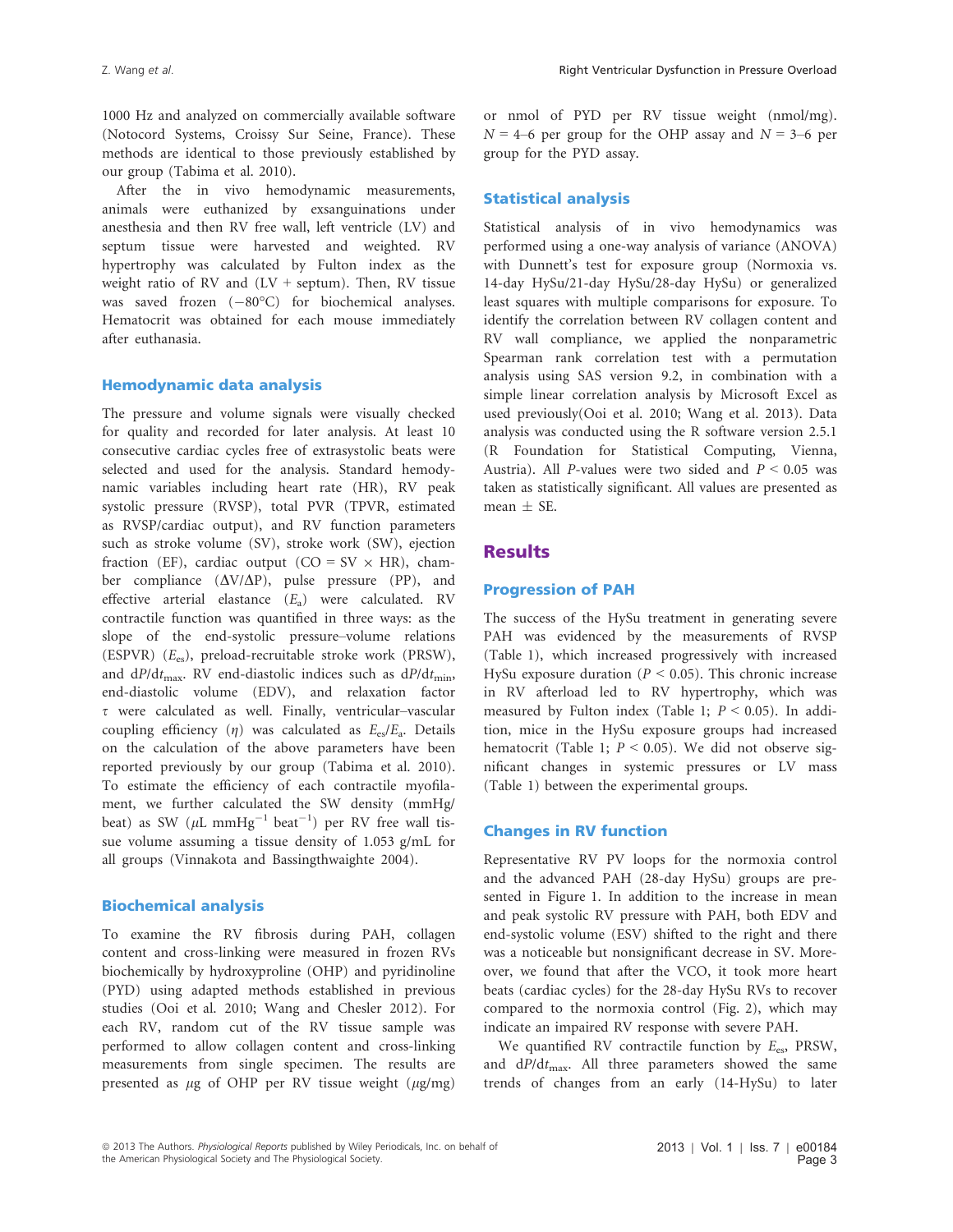| Group           | <b>Normoxia</b> | 14-HySu          | 21-HySu          | 28-HySu          |
|-----------------|-----------------|------------------|------------------|------------------|
| <b>RVSP</b>     | $26 \pm 1$      | $37 + 2*$        | $41 \pm 2*$      | $45 \pm 1*$      |
| <b>RVEDP</b>    | $0.8 \pm 0.1$   | $1.2 \pm 0.1$    | $1.4 \pm 0.1*$   | $1.4 \pm 0.2*$   |
| $LV + S$        | $78.3 \pm 2.2$  | $77.8 \pm 4.3$   | $79.5 \pm 2.6$   | $78.9 \pm 4.5$   |
| <b>BW</b>       | $25.3 \pm 0.6$  | $23.2 \pm 0.4$   | $23.2 \pm 0.9$   | $24.1 \pm 0.6$   |
| Fulton index    | $0.26 \pm 0.01$ | $0.40 \pm 0.02*$ | $0.43 \pm 0.01*$ | $0.44 \pm 0.03*$ |
| <b>Hct</b>      | $46 \pm 1.1$    | $75 \pm 2.2*$    | $74 \pm 1.2*$    | $61 \pm 0.4*$    |
| RV compliance   | $0.53 \pm 0.03$ | $0.36 \pm 0.04*$ | $0.36 \pm 0.03*$ | $0.30 \pm 0.01*$ |
| $\tau$          | $5.7 \pm 0.5$   | $3.1 \pm 0.6^*$  | $4.9 \pm 0.4$    | $5.0 \pm 0.3$    |
| <b>EDV</b>      | $23.8 \pm 1.0$  | $26.4 \pm 3.1$   | $28.9 \pm 2.2$   | $29.9 \pm 1.5$   |
| <b>ESV</b>      | $9.8 \pm 0.6$   | $12.4 \pm 2.6$   | $14.8 \pm 1.9$   | $16.5 \pm 1.3$   |
| <b>SV</b>       | $14.7 \pm 1.0$  | $14.9 \pm 1.4$   | $14.2 \pm 1.0$   | $13.4 \pm 0.7$   |
| <b>HR</b>       | 552 $\pm$ 16    | 597 $\pm$ 17     | 591 $\pm$ 19     | 597 $\pm$ 17     |
| Aortic pressure | $53 \pm 5$      | $55 \pm 3$       | $59 \pm 1$       | $55 \pm 1$       |

|  |  |  |  |  |  |  |  |  |  | <b>Table 1.</b> Changes in RV with 14-, 21-, and 28-HySu compared to Normoxia. |  |  |
|--|--|--|--|--|--|--|--|--|--|--------------------------------------------------------------------------------|--|--|
|--|--|--|--|--|--|--|--|--|--|--------------------------------------------------------------------------------|--|--|

N <sup>=</sup> <sup>8</sup>–9 per group. RVSP (mmHg), RV end-diastolic pressure (RVEDP, mmHg), LV <sup>+</sup> Septum mass (LV+S, mg), body weight (BW, g), Fulton index (mg/mg), hematocrit (Hct,%), RV compliance ( $\mu$ L/mmHg), relaxation factor  $\tau$  (msec), end-diastolic volume (EDV,  $\mu$ L), end-systolic volume (ESV,  $\mu$ L), stroke volume (SV,  $\mu$ L), heart rate (HR, beats/min), aortic pressure (mmHg).  $*P < 0.05$  versus Normoxia.





(28-HySu) stage of PAH: RV contractility tended to increase after 14 days of HySu exposure compared with control and then plateaued in the 21-day and 28-day HySu groups (Fig. 3).

To assess RV diastolic function, we measured RV chamber compliance, EDV,  $dP/dt_{min}$ , relaxation factor  $\tau$ , and RV end-diastolic pressure (RVEDP). As shown in Table 1, we observed a progressive and significant decrease in RV chamber compliance from early PAH to later PAH  $(P < 0.05)$ . RV EDV tended to increase with PAH (Fig. 4A).  $dP/dt_{min}$  was markedly reduced with PAH  $(P < 0.05)$  and continued decreasing with increasing HySu exposure duration (Fig. 4B) ( $P < 0.05$ ). There was a significant decrease in  $\tau$ , a preload independent measure of isovolumic relaxation, with early PAH but  $\tau$  returned toward control levels in the 21-HySu and 28-HySu groups  $(P < 0.05$ , Table 1). We also observed a small but significant increase in RVEDP in the later PAH groups  $(P < 0.05,$  Table 1).

We also measured the functional parameters that are typically used to evaluate heart dysfunction: EF and CO (Voelkel et al. 2006). With the progression of PAH, EF tended to decrease progressively but the changes did not reach statistical significance (Fig. 5A,  $P = 0.08$ ). We did not observe significant changes in CO with PAH progression (Fig. 5B) and we did not observe differences in HR between the groups (Table 1).

Finally, we measured RV SW, which is the total work of the RV required to overcome the arterial afterload and maintain pulmonary flow per cardiac cycle. We found a continuous increase in SW that reached statistical significance in the 21-HySu and 28-HySu groups  $(P < 0.05)$  (Fig. 6A). Moreover, because SW density has been related to myofilament contractility and the spatial distribution of ventricular depolarization (Kerckhoffs et al. 2003), it is a useful parameter for quantifying RV function. By normalizing the RV SW to RV free wall tissue volume, we calculated RV SW density and found that it did not change with PAH progression (Fig 6B).

#### Changes in the pulmonary vasculature and ventricular–vascular coupling

Pulmonary vascular remodeling, especially in the small pulmonary arterioles, was evident by increased TPVR and  $E_a$ . With PAH progression, TPVR and E<sub>a</sub> increased significantly with HySu exposure (Fig. 7A and B,  $P < 0.05$ ). Because of the continuous increase in the RV afterload up to 28 days of HySu and the plateau of elevated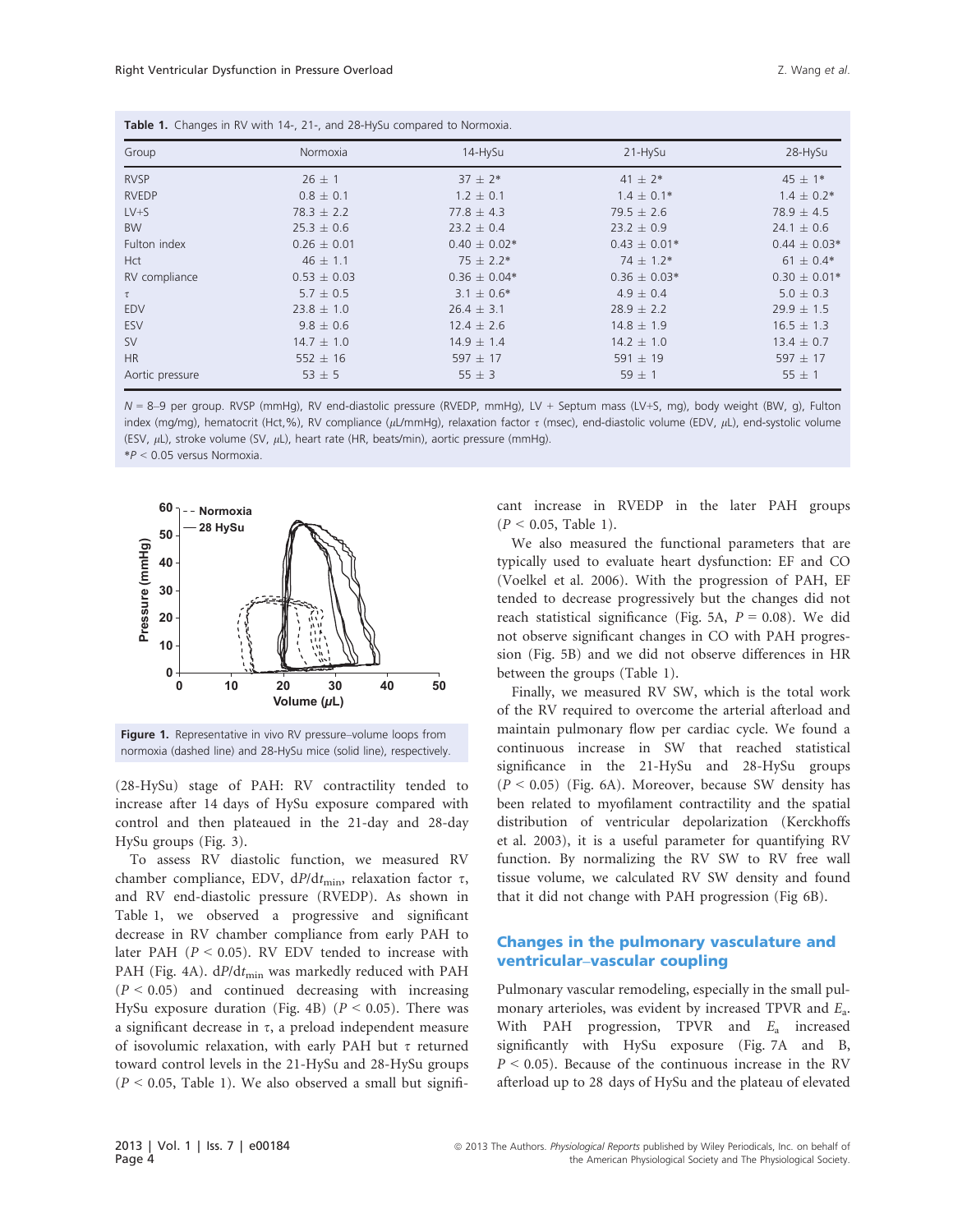

Figure 2. Representative in vivo RV pressure and volume waveforms with the inferior vena cava occlusion (VCO) from normoxia (left) and 28-HySu (right) mice, respectively.



Figure 3. Changes in RV contractility parameters ( $E_{\text{es}}$ , preload-recruitable stroke work and dP/dt<sub>max</sub>) during the progression of PAH. N = 8-9 per group. \*P <sup>&</sup>lt; 0.05 versus normoxia.



Figure 4. Changes in RV diastolic function parameters (enddiastolic volume and  $dP/dt_{min}$ ) during the progression of PAH.  $N = 8-9$  per group.  $*P < 0.05$  versus normoxia.



Figure 5. Changes in RV ejection fraction and cardiac output during the progression of PAH.  $N = 8-9$  per group.  $*P < 0.05$ versus normoxia.

<sup>ª</sup> 2013 The Authors. Physiological Reports published by Wiley Periodicals, Inc. on behalf of the American Physiological Society and The Physiological Society.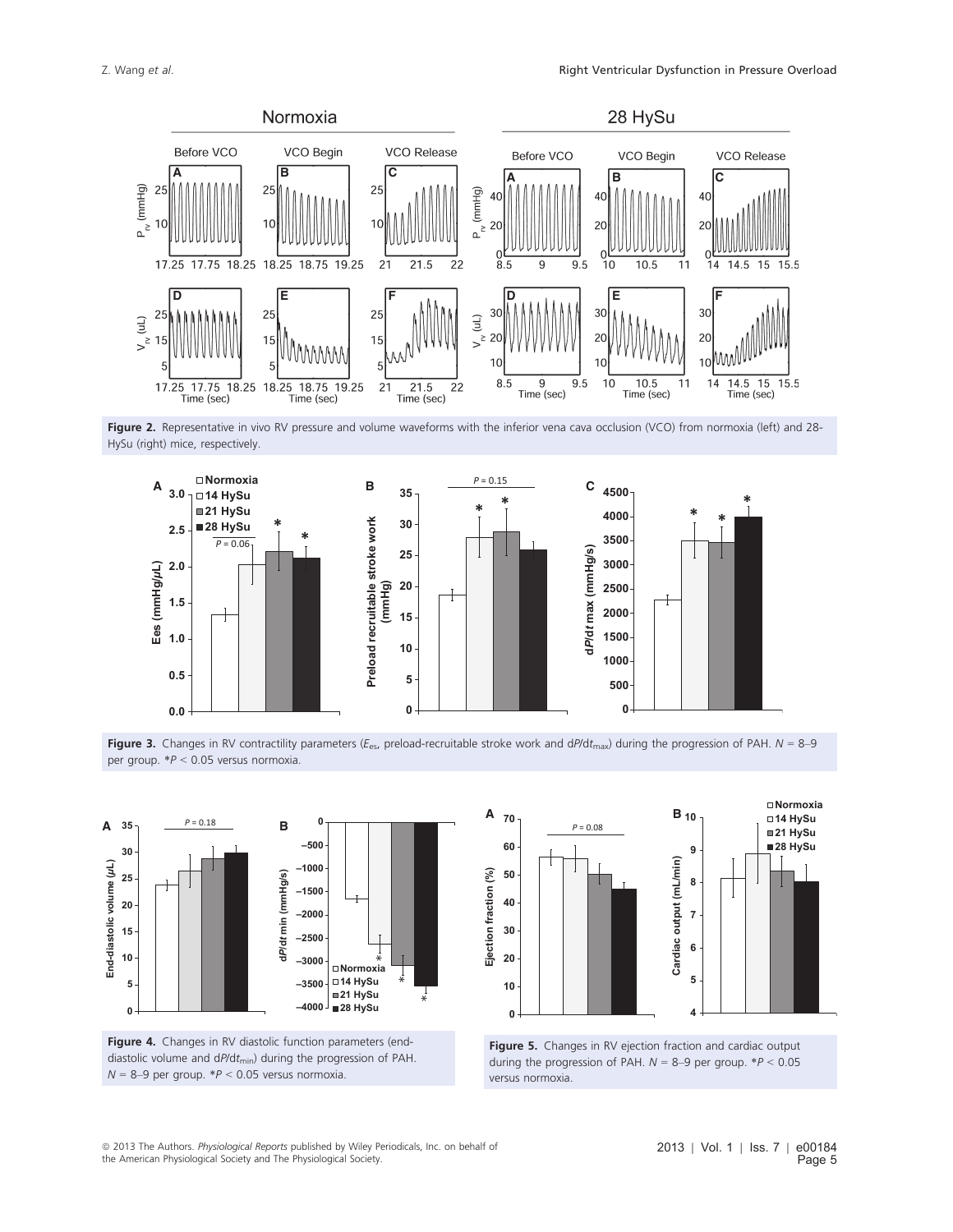

Figure 6. Changes in RV stroke work and stroke work density during the progression of PAH.  $N = 8-9$  per group.  $*P < 0.05$ versus normoxia.

RV contractility after 14 days of HySu exposure, the ventricular–vascular coupling efficiency  $\eta$  tended to increase in the 14-HySu group and then tended to decline (Fig. 7C). However, these changes in  $\eta$  did not reach significance.

#### Changes in RV collagen and cross-linking

To understand the mechanisms for RV changes such as decreased RV wall compliance and diastolic function, we examined changes in collagen content and cross-linking in the RV in response to HySu exposure (Table 2). RV fibrosis was evident in all HySu groups. We observed a significant increase in total collagen amount ( $P < 0.05$ ) as well as a trend of decrease in collagen cross-linking with PAH progression. The increase in collagen content was further augmented in 28-HySu group compared to the 14- and 21-HySu groups ( $P < 0.05$ ). The total amount of cross-linking tended to decrease in early PAH and then rise toward control values in later PAH. The simultaneous increase in total amount of collagen and decrease in cross-linking led to a decrease in the density of cross-linking, calculated as the ratio of collagen cross-linking to content, and the reduced cross-linking density remained similar among the three HySu groups ( $P < 0.05$ ; Table 2). We further examined the relationship between RV collagen content and wall compliance and observed a strong correlation ( $R^2 = 0.98$ ,  $r_s = -0.96$ ,  $P < 0.0001$ ) (Fig. 8).

#### **Discussion**

In this study, we examined the RV functional changes during PAH progression in a recently established mouse model of severe PAH that was previously reported to lead to incipient RV failure. With up to 28 days of HySu





| Table 2. Changes in RV collagen content and cross-linking with 14-, 21-, and 28-HySu compared to Normoxia. |
|------------------------------------------------------------------------------------------------------------|
|------------------------------------------------------------------------------------------------------------|

| Group      | <b>Normoxia</b> | 14-HySu        | 21-HySu        | 28-HySu        |
|------------|-----------------|----------------|----------------|----------------|
| OHP        | $2.2 \pm 0.2$   | $5.4 + 0.3*$   | $5.3 + 0.6*$   | $7.1 + 0.5*$   |
| <b>PYD</b> | $0.20 \pm 0.05$ | $0.10 + 0.02$  | $0.08 + 0.01*$ | $0.16 + 0.04$  |
| PYD/OHP    | $0.10 + 0.03$   | $0.02 + 0.00*$ | $0.02 + 0.00*$ | $0.02 + 0.01*$ |

 $N = 3-6$  per group. Collagen content measured via OHP ( $\mu$ g/mg), cross-linking via PYD (nmol/mg), and cross-link density via PYD/OHP  $(mmol/\mu g)$ .

 $*P < 0.05$  versus Normoxia.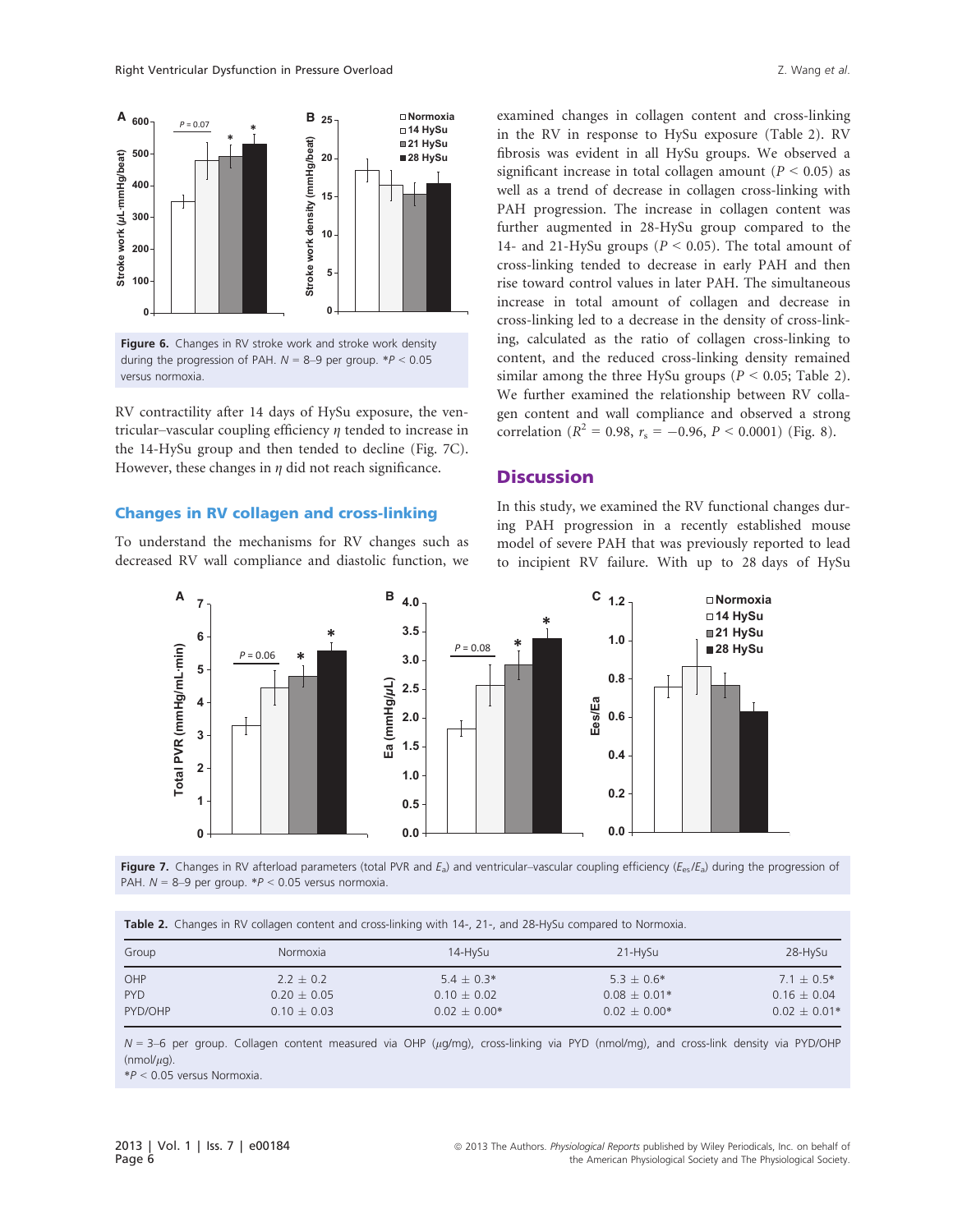

Figure 8. Group correlation between RV wall compliance and RV fibrosis (collagen content per unit RV free wall mass).  $N = 4-9$  per group.

exposure, we found increased arterial afterload, RV wall stiffening, increased RV SW, and increased RV contractility. RV fibrosis was evident in both early and later PAH and RV collagen content was negatively correlated with the RV wall compliance. We also observed a trend of increase in ventricular–vascular coupling efficiency with early PAH (14-day HySu) and then decrease with later PAH (28-day HySu) at which point the PAH was more severe (i.e., TPVR and RVSP were greater). These results suggest that RV function may begin to transition from adaptive to maladaptive with persistent RV overload between 14 and 28 days of HySu exposure. However, we did not observe significant changes in cardiac output or EF.

The HySu treatment has been used in rats and mice to induce marked pulmonary vascular remodeling and occlusion in the small arteries, which do not occur with hypoxia exposure alone. Therefore, it is well accepted that this model generates severe pulmonary hypertension, in contrast to the hypoxia-alone model that only generates at most moderate pulmonary hypertension. However, most studies have focused on the pathology of occlusive lesions in the pulmonary arteries, and the changes in RV function have been largely neglected. To date, the only study with extensive examination of RV remodeling in response to HySu exposure is by Bogaard et al. (2009b). In this study in rats, RV failure, defined by a drop in cardiac output that preceded increased mortality, was found to be associated with myocardial apoptosis, fibrosis, decreased RV capillary density, and a failing antioxidant defense. Because a pulmonary artery banding model that generates a comparable increase in RVSP to the HySu model did not generate RV failure (by these same metrics), Bogaard et al. questioned the common concept that RV failure is due to pressure overload. While intriguing, these studies lack thorough mechanical measurements of RV function and the interaction between the RV and pulmonary vascular bed, which makes it difficult to evaluate the performance of the right heart as a pump in the context of pressure overload.

Inspired by these prior studies, we sought to identify the changes in RV function that occur with the recently established mouse HySu model, which was reported to show signs of RV failure after 3 weeks of HySu exposure including a significant drop in CO (Ciuclan et al. 2011). Because the 3-week exposure was reported to result in only "incipient" RV failure, we extended the HySu exposure to 4 weeks. By measuring RV function at different stages of PAH progression, we hoped to capture the progression of RV remodeling from early adaptation to maladaptation and failure, mimicking the transition from adaptive to maladaptive RV remodeling found clinically. While we did not observe a drop in CO with 28 days of HySu exposure or a significant decrease in the efficiency of interactions between the RV and pulmonary vasculature, we did observe significant changes in pulmonary vascular and RV structure and function.

With HySu exposure up to 28 days, we observed continuously increasing pulmonary arterial afterload as indicated by TPVR and  $E_a$  (Fig. 7). This suggests progressive pulmonary arterial occlusion (narrowing) with HySu exposure duration. We did not examine the histological changes in these lungs, but previous studies have reported marked distal lumen occlusion in the rodent HySu model (Taraseviciene-Stewart et al. 2001; Abe et al. 2010; Ciuclan et al. 2011). There was also a continuous increase in RVSP (Table 1). These results suggest increasing severity of PAH as HySu exposure duration increases.

Our in vivo measurements revealed that RV function declined with the progression of PAH. We observed an increase in RV contractility in early PAH, but the increase plateaued in later PAH, up to 28 days of HySu exposure (Fig. 3), suggesting the RV managed to meet the increased demands of afterload as PAH started but then reached its maximal capacity as vascular changes worsened. The change in diastolic function was unclear. The decrease in  $dP/dt_{min}$  (more negative values) suggests an improved diastolic function, but the trends in relaxation factor  $(\tau)$  and EDV seem to suggest the opposite.  $\tau$  was reduced with early PAH (14-HySu,  $P < 0.05$ ) but the decrease was absent at later PAH. This suggests that diastolic function increased to accommodate the increasing RV afterload in early PAH but then such improvement disappeared with more progressive PAH. RVEDP increased slightly but significantly in 21-HySu and 28-HySu groups (Table 1). A higher RVEDP could suggest larger preload; but because we also observed RV fibrosis and decreased wall compliance, we speculate that the small increase in RVEDP is mainly a consequence of stiffer RV wall. EDV tended to increase (Fig. 4) and RV EF tended to decrease in the 28-day HySu group (Fig. 5). Because increased EDV is a strong predictor of mortality in PAH (van Wolferen et al. 2007) and because RV EF is also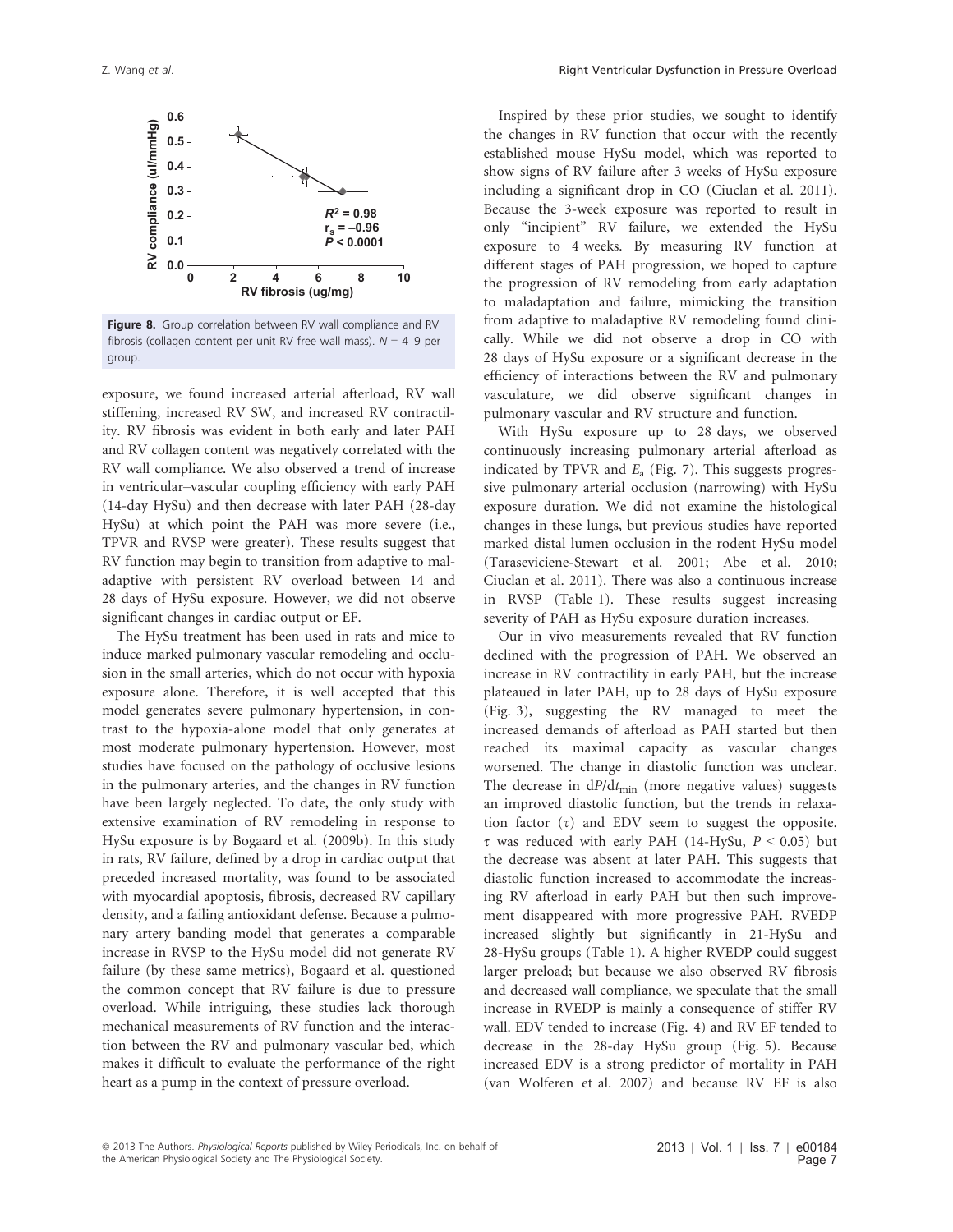closely related to the RV dilatation and has been recognized as a strong predictor of mortality in PAH (Kawut et al. 2005; van de Veerdonk et al. 2011), these trends likely indicate that RV remodeling has become maladaptive. Another sign of RV dysfunction at 28 days of HySu exposure lies in  $E_{\rm es}/E_{\rm a}$ , an index of hemodynamic coupling or the efficiency of the ventricular–vascular interactions. Interestingly, we observed a trend of increase in  $E_{es}/E_a$  with early PAH (14-HySu) and a possible decreasing trend with later PAH (28-HySu) (Fig. 7). This suggests that in an early or mild stage of the disease, the RV adapts to preserve efficiency; but as disease progresses and becomes more severe, neither remodeling nor increased contractility allows the RV to meet the increasing demands. Subsequently, hemodynamic coupling efficiency decreases, as observed in patients with PAH previously (Kuehne et al. 2004; Gupta et al. 2011; Sanz et al. 2012). The lower  $E_{es}/E_a$  may be indicative of maladaptive RV remodeling, which awaits further investigation. We speculate that RV remodeling becomes dysfunctional at 28 days of HySu and, if extended to an even longer HySu exposure time (i.e. 8~12 week), RV failure would occur.

We also examined biological changes in the RV tissues and found significant hypertrophy and fibrosis. RV hypertrophy occurred with early PAH but like contractility, did not increase much with later PAH (Table 1). In contrast, the collagen accumulation in RV continued to increase as PAH progressed, and we found a strong, negative correlation between collagen content and RV wall compliance (Table 2, Fig. 8). Similar to the LV, RV fibrosis is a hallmark of dysfunctional or failing RV (Bogaard et al. 2009a,b). It is known that the predominant matrix scaffold in the heart is collagen, which surrounds, supports, and interconnects the myocytes, myofibrils, and muscles to maintain ventricular shape and size and contributes to tissue stiffness (Janicki et al. 2006). Changes in collagen have been found to affect the myocardial systolic and diastolic functions in the pressure-overloaded LV (Weber et al. 1988; Weber 1989; Baicu et al. 2003). For example, Lopez et al. recently showed that that increased collagen cross-linking is associated with increased filling pressure, increased chamber stiffness, and decreased EF in LVs with chronic stage C heart failure (Lopez et al. 2012). In PAH, RV fibrosis has been correlated with elevated mean pulmonary arterial pressure and PVR (Sanz et al. 2007; Shehata et al. 2011), as well as RV hypertrophy (Shehata et al. 2011). How the collagen network affects myocyte function and eventually the macroscopic function of the RV may be critical to the mechanisms of RV failure.

In our study, we did not observe a significant drop in CO in the HySu groups, which does not agree with the prior findings of Ciuclan et al. (2011). However, Ciuclan et al. measured CO echocardiographically in the aorta, whereas we measured CO invasively in the RV. These different technical approaches may greatly affect the measurement. Furthermore, we used a different control group than Ciuclan. A drop in CO was found by Ciuclan when compared to a SUGEN-treated control group, not a vehicle-treated control group as we did. Another discrepancy is that the RVSP did not increase as much as previously reported (~50 mmHg in Ciuclan et al.) even after 28-day HySu exposure, which may be related to the maintenance of CO. All procedures and treatments for the HySu model were identical between our study and the prior study, except for two aspects: (Abe et al. 2010) we used i.p. injection instead of s.c. and (Baicu et al. 2003) our mice were older (8–10 weeks old) than in the prior study (~6 weeks old) at the beginning of the HySu exposure. The ways in which these differences may affect the cardiopulmonary responses to HySu are unknown. For example, with regard to the first point, with i.p. injection the drug enters the systemic circulation via the hepatic portal system, which may induce some portal hypertension via endothelial damage. Moreover, although both the previous and current studies use C57BL6 strains, some carry a mutation in nicotinamide nucleotide transhydrogenase (NNT), a mitochondrial protein, that influences mitochondrial respiration (Ripoll et al. 2012), which would potentially affect the outcomes of the HySu exposure.

In our hands, up to 28 days of HySu exposure does not decrease the SV, which is maintained by increased EDV. Thus, at the cellular level, the Frank–Starling mechanism should be preserved. However, our data are based on whole chamber function and details of the RV myocyte length– tension relationships, which may deteriorate with PAH progression, were not directly measured. We estimated the efficiency of the myofilaments by SW density and did not find difference between the HySu groups and the control group. In the calculation of SW density, we assume constant tissue density for all experimental groups. Future examination on tissue density changes in a hypertrophied or fibrotic RV may be useful. Because we used the RV tissues for collagen quantification, we were not able to quantify RV wall thickness or myofilament density to confirm the structural changes, which can be examined in a future study. To gain further insight into potential changes in RV free wall mechanics as well as pulmonary vascular changes both such as stiffening and narrowing, Tewari et al. (2013, companion paper) fit a mathematical model of realistic ventricular mechanics coupled with a simple model of the pulmonary and systemic vascular systems to these data. These model results provide additional insights into the tissue and cellular level changes in RV and pulmonary vascular function during the progression of severe PAH and support the suggestion that the 28-day time point may represent a transition from RV adaptive remodeling to RV maladaptive remodeling that precedes overt RV failure.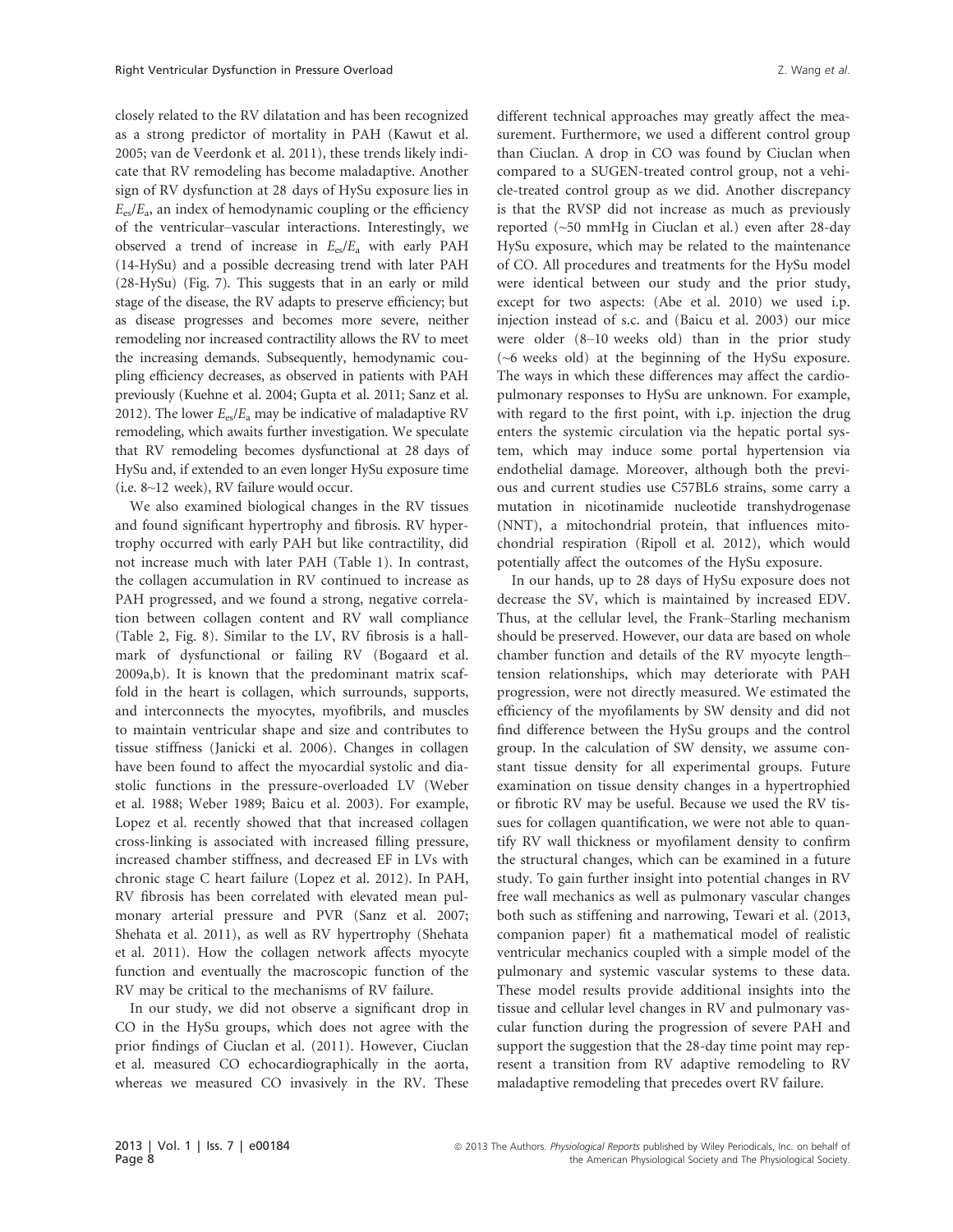While "RV dysfunction/failure" is becoming a new research area in pulmonary hypertension (PH), its definition, especially in terms of hemodynamic measurements, remains unclear. In the literature, impaired compliance, worsened contractile function, and uncoupled ventricular–vascular efficiency have all been used as indicator of RV dysfunction or failure. Clinically, the definition of RV failure is also challenging with limited acceptance of echocardiographic measures of RV EF and limited PV loop data in this domain. Moreover, parameters like CO or EF do not necessarily change in severe patients with dysfunctional or failed hearts (Guazzi et al. 2011; Rain et al. 2013). In our study, hematocrit (Hct) increased (Table 1) in all HySu groups, which would increase blood viscosity and both systemic and pulmonary vascular resistance (Schreier et al. 2013). Our data did not allow us to distinguish the effects of increased resistance (both systemic and pulmonary) and increased oxygen carrying capacity of blood on the maintenance of CO. Since increases in Hct occur clinically (Persson et al. 1991), and these may affect CO, this is another reason maintenance of CO may not be the best measure of RV function in PH progression. Therefore, a better understanding of the key hemodynamic parameters that may indicate the transition from adaptive to maladaptive remodeling is needed. Investigations such as these, combined with other factors such as the metabolic changes that indicate the shift from compensated (adaptive) to decompensated (maladaptive) RV hypertrophy (Sutendra et al. 2013), may eventually assist in the prognosis and treatment of PAH.

# Conclusion

In summary, our results demonstrate RV functional changes with PAH development in a mouse model. With up to 28 days of HySu exposure, we found continuously increased arterial afterload and increased RV contractility that plateaued with later PAH (>14-day HySu). RV fibrosis and hypertrophy were evident in all stages of PAH and RV collagen content was negatively correlated with the RV wall compliance. Our results suggest that RV remodeling may begin to transition from adaptive to maladaptive with persistent RV overload, which would mimic changes in RV function with PAH progression found clinically. To investigate the critical transition to RV failure, younger mice, longer exposure to HySu or a different model may be required.

# Acknowledgments

We thank Guoqing Song for surgical procedures and Jens C. Eickhoff for statistical analysis.

# Conflict of Interest

None declared.

#### **References**

- Abe, K., M. Toba, A. Alzoubi, M. Ito, K. A. Fagan, C. D. Cool, et al. 2010. Formation of plexiform lesions in experimental severe pulmonary arterial hypertension. Circulation 121:2747–2754.
- Baicu, C. F., J. D. Stroud, V. A. Livesay, E. Hapke, J. Holder, F. G. Spinale, et al. 2003. Changes in extracellular collagen matrix alter myocardial systolic performance. Am. J. Physiol. Heart Circ. Physiol. 284:H122–H132.

Bogaard, H. J., K. Abe, A. Vonk Noordegraaf, and N. F. Voelkel. 2009a. The right ventricle under pressure: cellular and molecular mechanisms of right-heart failure in pulmonary hypertension. Chest 135:794–804.

Bogaard, H. J., R. Natarajan, S. C. Henderson, C. S. Long, D. Kraskauskas, L. Smithson, et al. 2009b. Chronic pulmonary artery pressure elevation is insufficient to explain right heart failure. Circulation 120:1951–1960.

Ciuclan, L., O. Bonneau, M. Hussey, N. Duggan, A. M. Holmes, R. Good, et al. 2011. A novel murine model of severe pulmonary arterial hypertension. Am. J. Respir. Crit. Care Med. 184:1171–1182.

- D'Alonzo, G. E., R. J. Barst, S. M. Ayres, E. H. Bergofsky, B. H. Brundage, K. M. Detre, et al. 1991. Survival in patients with primary pulmonary hypertension. Results from a national prospective registry. Ann. Intern. Med. 115:343–349.
- Gomez-Arroyo, J., S. J. Saleem, S. Mizuno, A. A. Syed, H. J. Bogaard, A. Abbate, et al. 2012. A brief overview of mouse models of pulmonary arterial hypertension: problems and prospects. Am. J. Physiol. Lung Cell. Mol. Physiol. 302: L977–L991.
- Guazzi, M., M. Vicenzi, R. Arena, and M. D. Guazzi. 2011. Pulmonary hypertension in heart failure with preserved ejection fraction: a target of phosphodiesterase-5 inhibition in a 1-year study. Circulation 124:164–174.
- Gupta, H., G. Ghimire, and R. Naeije. 2011. The value of tools to assess pulmonary arterial hypertension. Eur. Respir. Rev. 20:222–235.
- Humbert, M., O. Sitbon, A. Chaouat, M. Bertocchi, G. Habib, V. Gressin, et al. 2010. Survival in patients with idiopathic, familial, and anorexigen-associated pulmonary arterial hypertension in the modern management era. Circulation 122:156–163.
- Janicki, J. S., G. L. Brower, J. D. Gardner, M. F. Forman, J. A. Jr Stewart, D. B. Murray, et al. 2006. Cardiac mast cell regulation of matrix metalloproteinase-related ventricular remodeling in chronic pressure or volume overload. Cardiovasc. Res. 69:657–665.
- Kawut, S. M., E. M. Horn, K. K. Berekashvili, R. P. Garofano, R. L. Goldsmith, A. C. Widlitz, et al. 2005. New predictors

<sup>ª</sup> 2013 The Authors. Physiological Reports published by Wiley Periodicals, Inc. on behalf of the American Physiological Society and The Physiological Society.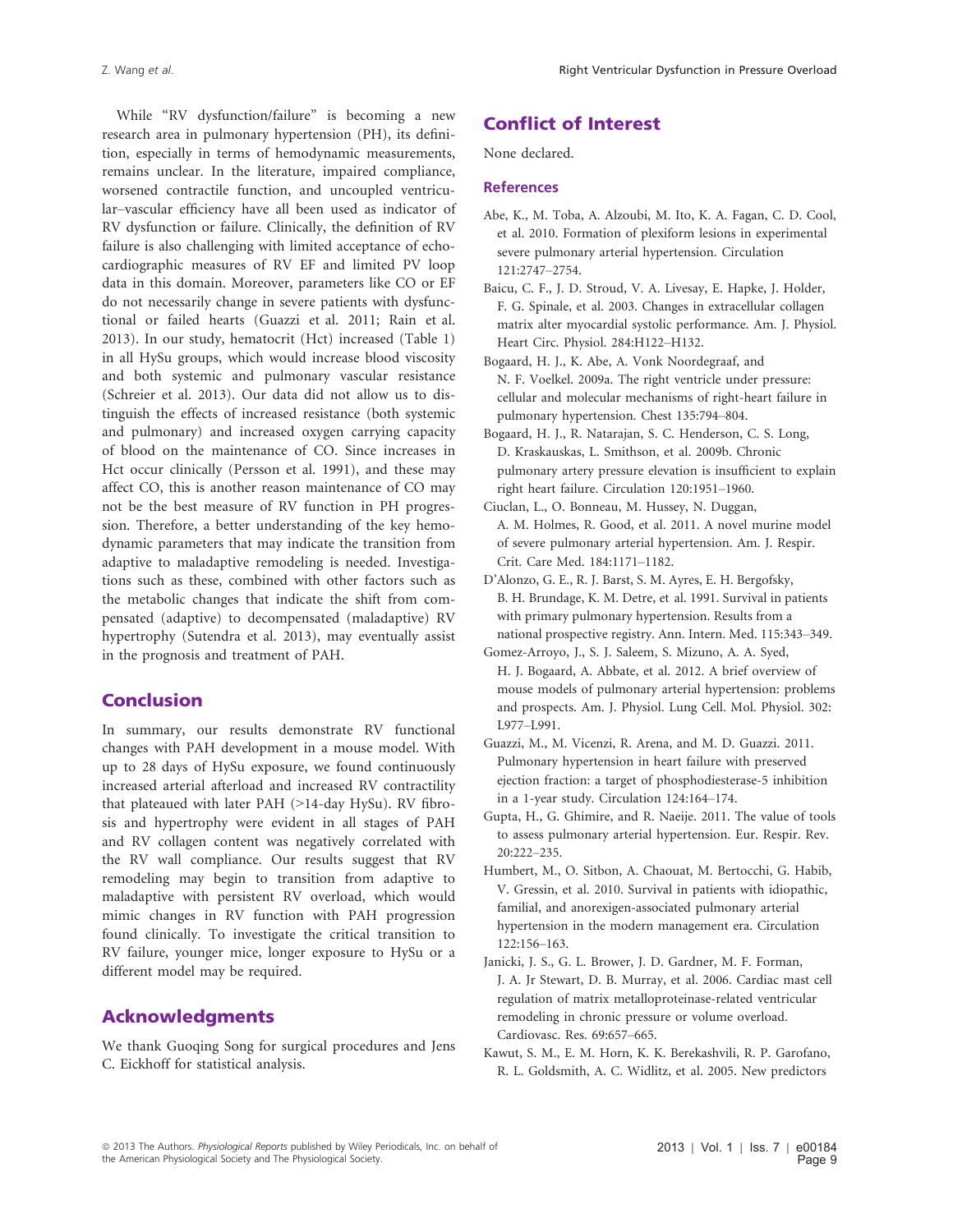of outcome in idiopathic pulmonary arterial hypertension. Am. J. Cardiol. 95:199–203.

Kerckhoffs, R. C. P., P. H. M. Bovendeerd, F. W. Prinzen, K. Smits, and T. Arts. 2003. Intra- and interventricular asynchrony of electromechanics in the ventricularly paced heart. J. Eng. Math. 47:201–216.

Kuehne, T., S. Yilmaz, P. Steendijk, P. Moore, M. Groenink, M. Saaed, et al. 2004. Magnetic resonance imaging analysis of right ventricular pressure-volume loops: in vivo validation and clinical application in patients with pulmonary hypertension. Circulation 110:2010–2016.

Lopez, B., R. Querejeta, A. Gonzalez, M. Larman, and J. Diez. 2012. Collagen cross-linking but not collagen amount associates with elevated filling pressures in hypertensive patients with stage C heart failure: potential role of lysyl oxidase. Hypertension 60:677–683.

McLaughlin, V. V., S. L. Archer, D. B. Badesch, R. J. Barst, H. W. Farber, J. R. Lindner, et al. 2009. ACCF/AHA 2009 expert consensus document on pulmonary hypertension: a report of the American College of Cardiology Foundation Task Force on Expert Consensus Documents and the American Heart Association: developed in collaboration with the American College of Chest Physicians, American Thoracic Society, Inc., and the Pulmonary Hypertension Association. Circulation 119:2250–2294.

Nicolls, M. R., S. Mizuno, L. Taraseviciene-Stewart, L. Farkas, J. I. Drake, A. Al Husseini, et al. 2012. New models of pulmonary hypertension based on VEGF receptor blockade-induced endothelial cell apoptosis. Pulm. Circ. 2: 434–442.

Ooi, C. Y., Z. Wang, D. M. Tabima, J. C. Eickhoff, and N. C. Chesler. 2010. The role of collagen in extralobar pulmonary artery stiffening in response to hypoxia-induced pulmonary hypertension. Am. J. Physiol. Heart Circ. Physiol. 299:H1823–H1831.

Pacher, P. N. T., P. Mukhopadhyay, S. Batkai, and D. A. Kass. 2008. Measurement of cardiac function using pressure-volume conductance catheter technique in mice and rats. Nat. Protoc. 3:1422–1434.

Persson, S. U., C. G. Gustavsson, H. Larsson, and S. Persson. 1991. Studies on blood rheology in patients with primary pulmonary hypertension. Angiology 42:836–842.

Porterfield, J. E. K. A., K. Raghavan, D. Escobedo, J. T. Jenkins, E. R. Larson, R. J. Trevino, et al. 2009. Dynamic correction for parallel conductance, GP, and gain factor, alpha, in invasive murine left ventricular volume measurements. J. Appl. Physiol. 107:1693–1703.

Rain, S., M. L. Handoko, P. Trip, T. J. Gan, N. Westerhof, G. Stienen, et al. 2013. Right ventricular diastolic impairment in patients with pulmonary arterial hypertension. Circulation 128:2016–2025.

Ripoll, V. M., N. A. Meadows, M. Bangert, A. W. Lee, A. Kadioglu, and R. D. Cox. 2012. Nicotinamide nucleotide transhydrogenase (NNT) acts as a novel modulator of

macrophage inflammatory responses. FASEB J. 26: 3550–3562.

Sanz, J., S. Dellegrottaglie, M. Kariisa, R. Sulica, M. Poon, T. P. O'Donnell, et al. 2007. Prevalence and correlates of septal delayed contrast enhancement in patients with pulmonary hypertension. Am. J. Cardiol. 100: 731–735.

Sanz, J., A. Garcia-Alvarez, L. Fernandez-Friera, A. Nair, J. G. Mirelis, S. T. Sawit, et al. 2012. Right ventriculo-arterial coupling in pulmonary hypertension: a magnetic resonance study. Heart 98:238–243.

Schreier, D. A., T. A. Hacker, G. Song, and N. C. Chesler. 2013. Impact of blood viscosity on right ventricular afterload during hypoxic pulmonary hypertension. P. 111 in Biomedical Engineering Society Conference, BMES Annual Meeting, Seattle, WA, 25–28 September 2013.

Shehata, M. L., D. Lossnitzer, J. Skrok, D. Boyce, N. Lechtzin, S. C. Mathai, et al. 2011. Myocardial delayed enhancement in pulmonary hypertension: pulmonary hemodynamics, right ventricular function, and remodeling. AJR Am. J. Roentgenol. 196:87–94.

Sutendra, G., P. Dromparis, R. Paulin, S. Zervopoulos, A. Haromy, J. Nagendran, et al. 2013. A metabolic remodeling in right ventricular hypertrophy is associated with decreased angiogenesis and a transition from a compensated to a decompensated state in pulmonary hypertension. J. Mol. Med. (Berl) 91:1315–1327.

Tabima, D. M., T. A. Hacker, and N. C. Chesler. 2010. Measuring right ventricular function in the normal and hypertensive mouse hearts using admittance-derived pressure-volume loops. Am. J. Physiol. Heart Circ. Physiol. 299:H2069–H2075.

Taraseviciene-Stewart, L., Y. Kasahara, L. Alger, P. Hirth, G. Mc Mahon, J. Waltenberger, et al. 2001. Inhibition of the VEGF receptor 2 combined with chronic hypoxia causes cell death-dependent pulmonary endothelial cell proliferation and severe pulmonary hypertension. FASEB J. 15:427–438.

Tewari, S. G., S. M. Bugenhagen, Z. Wang, D. A. Schreier, B. E. Carlson, N. C. Chesler, et al. 2013. Analysis of cardiovascular dynamics in pulmonary hypertensive C57BL6/J mice. Frontiers (companion paper in press) 4. doi: 10.3389/fphys.2013.00355.

van de Veerdonk, M. C., T. Kind, J. T. Marcus, G. J. Mauritz, M. W. Heymans, H. J. Bogaard, et al. 2011. Progressive right ventricular dysfunction in patients with pulmonary arterial hypertension responding to therapy. J. Am. Coll. Cardiol. 58:2511–2519.

Vinnakota, K. C., and J. B. Bassingthwaighte. 2004. Myocardial density and composition: a basis for calculating intracellular metabolite concentrations. Am. J. Physiol. Heart Circ. Physiol. 286:H1742–H1749.

Voelkel, N. F., R. A. Quaife, L. A. Leinwand, R. J. Barst, M. D. McGoon, D. R. Meldrum, et al. 2006. Right